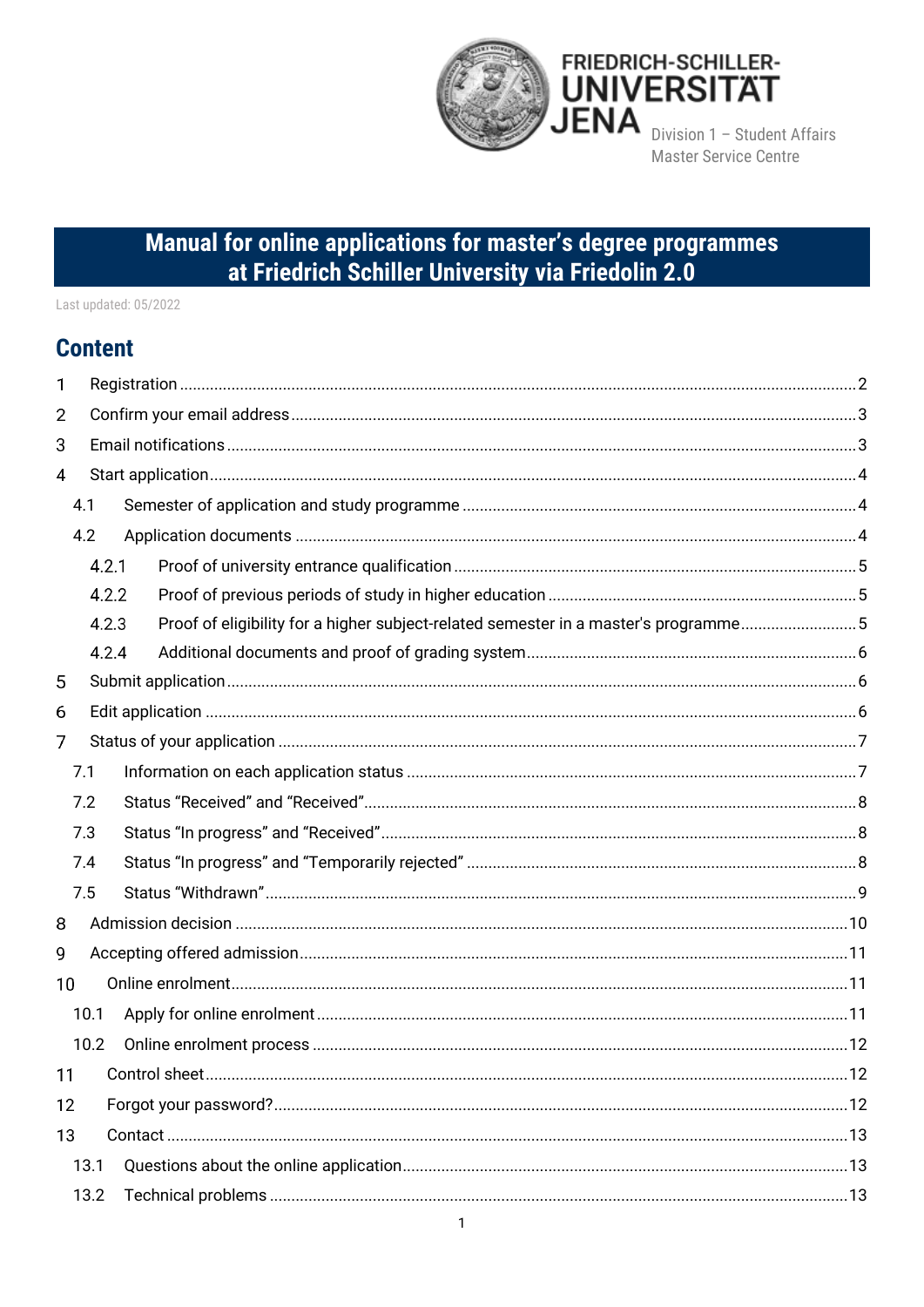# <span id="page-1-0"></span>**1** Registration

Please visit the page [https://friedolin2.uni-jena.de/.](https://friedolin2.uni-jena.de/) You can change the language at the top on the right. To register, please select "apply now!" on the homepage of the online portal. On the next page, please confirm the registration with OK. Please do **not** carry out the registration, if you have already registered and/or already have an account (e.g. as a student):

|    | <b>Registration</b>                                                                                                                                                                                                                                                                                                                                                |
|----|--------------------------------------------------------------------------------------------------------------------------------------------------------------------------------------------------------------------------------------------------------------------------------------------------------------------------------------------------------------------|
| OK | Cancel                                                                                                                                                                                                                                                                                                                                                             |
|    | Do you already have a user ID?<br>If you are already registered at Friedrich-Schiller-Universität Jena, please cancel the online registration and login with your user ID and password instead. You can use your account to apply for<br>further study programmes.<br>If you are not yet registered, please click on OK.<br>Continue with the online registration? |
| OK | Cancel                                                                                                                                                                                                                                                                                                                                                             |

Please fill out all required fields on the next page. Fields marked with (\*) are mandatory. Please register only **once**. After completing the self-registration, you will receive an email at the given email address describing the further procedure. If you need help, please select the symbol  $\mathbb O$ :

| <b>Self-registration</b>                                             |              |                |
|----------------------------------------------------------------------|--------------|----------------|
| (i) Please see the privacy notice on self-registration.              |              |                |
| <b>Personal details</b>                                              |              |                |
| * Surname                                                            |              |                |
| * First name                                                         |              |                |
| Given names                                                          |              | $^\circledR$   |
| * Gender                                                             | $\checkmark$ |                |
| Job title                                                            | $\checkmark$ | $\circledcirc$ |
| Degree                                                               | $\checkmark$ | $\odot$        |
| Degree affix                                                         |              | $^\copyright$  |
| Name prefix                                                          |              | $\odot$        |
| Name prefixes may be inserted before a last name, e.g.: of, Esquire. |              |                |

Please do not forget to answer the security question:

| <b>Password</b>                                                                                      |                                                                                    |              |
|------------------------------------------------------------------------------------------------------|------------------------------------------------------------------------------------|--------------|
| Your password must have at least 9 characters, including 1 special character.<br>$\bullet$           |                                                                                    |              |
| * Password                                                                                           |                                                                                    |              |
| * Repeat Password                                                                                    |                                                                                    |              |
| Please type in the response to the question below. This is for spam defence, please understand.<br>œ |                                                                                    |              |
|                                                                                                      | Security question Please type in the first, fourth and fifth letter of 'SOLVENCY'. | S            |
| * Response to the security question                                                                  |                                                                                    | $^\circledR$ |
| * I have taken note of the above mentioned privacy notice.                                           |                                                                                    |              |
|                                                                                                      | Register                                                                           |              |

### $\mathbf{D}$

**Remember your user ID, which you will receive in your welcome email after your self-registration, and your self-chosen password! You will need these in order to log in to the application portal in the future. You can log in to the portal at the top right of this page with your user ID, which you received in your welcome email, and your self-chosen password.**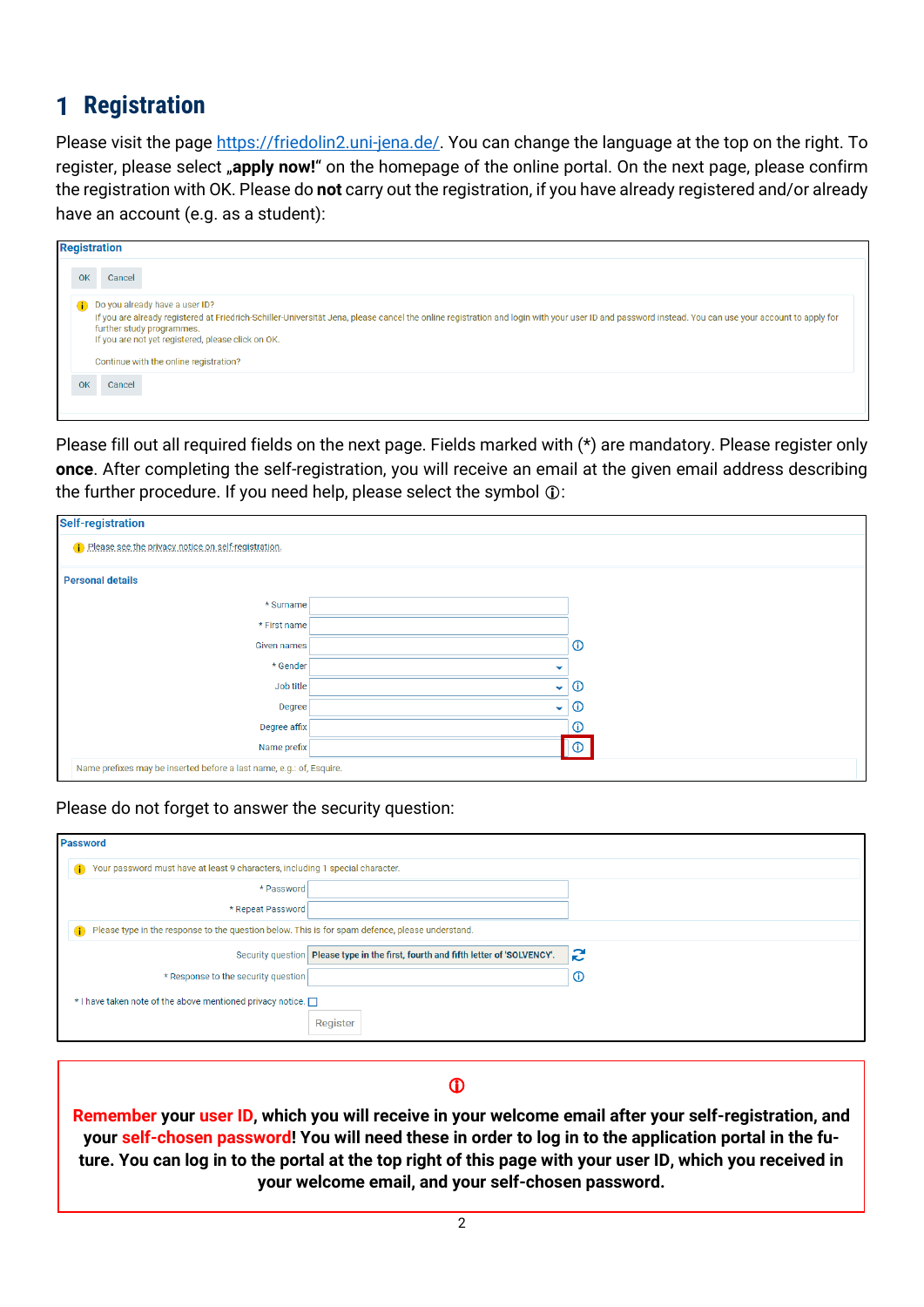If you entered all required data, set your password and answered the security questions, please tick the field "I have taken note of the above mentioned privacy notice". Select "register" to complete your registration. After your self-registration you will receive a welcome email.

#### <span id="page-2-0"></span>**Confirm your email address**  $\mathbf{2}$

In order to log in to the portal with your user ID and your password, you need to confirm your email address first. Please follow the instructions in the welcome email:

| University application: Welcome email                                                                                                                                                                                                          |
|------------------------------------------------------------------------------------------------------------------------------------------------------------------------------------------------------------------------------------------------|
| no-reply@uni-jena.de<br>N                                                                                                                                                                                                                      |
| Welcome Person Musterperson,                                                                                                                                                                                                                   |
| In the course of your self-registration, we have reserved the following login details for you:                                                                                                                                                 |
| user ID: musterperson<br>password: your chosen password<br>**************************************                                                                                                                                              |
| IMPORTANT: Please remember your login details, as you will need them more often in order to log in to the application portal!                                                                                                                  |
| To enable you to log in with these details, please confirm your email address by clicking on the following link:                                                                                                                               |
| https://friedolin2.test.uni-jena.de/gisserver/pages/psy/selbstregistrierung/pub/mailverifizierung.xhtml?_flowId=selfRegistrationVerification-<br>flow&token=5e3457cb-7257-4c59-ae61-1f4fc53ec509&navigationPosition=functions,mailVerification |
| If your email programme does not display a direct link, please copy the complete line and paste it into the address bar in your browser.                                                                                                       |
| Alternatively, you can enter the following activation code under menu item 'Email verification':<br>5e3457cb-7257-4c59-ae61-1f4fc53ec509                                                                                                       |
| This is an automatically generated email, please do not reply.                                                                                                                                                                                 |

#### <span id="page-2-1"></span>**Email notifications**  $\overline{\mathbf{3}}$

For data protection reasons, you can decide for yourself whether you want us to inform you by email about changes in the status of your application, i.e. you will receive an email from us stating if anything has changed in the status of your university application (has been examined and declared valid, was rejected, was admitted, etc.). The same applies to the provision of documents.

If there are several status changes, no further email will be sent until you log back on to the portal again and inform yourself. If the status changes again, you will receive a new email.

### $\bf{D}$

**You will not receive a status change email from us if you refuse to give your consent, and that you must independently track the status of your application on the portal.**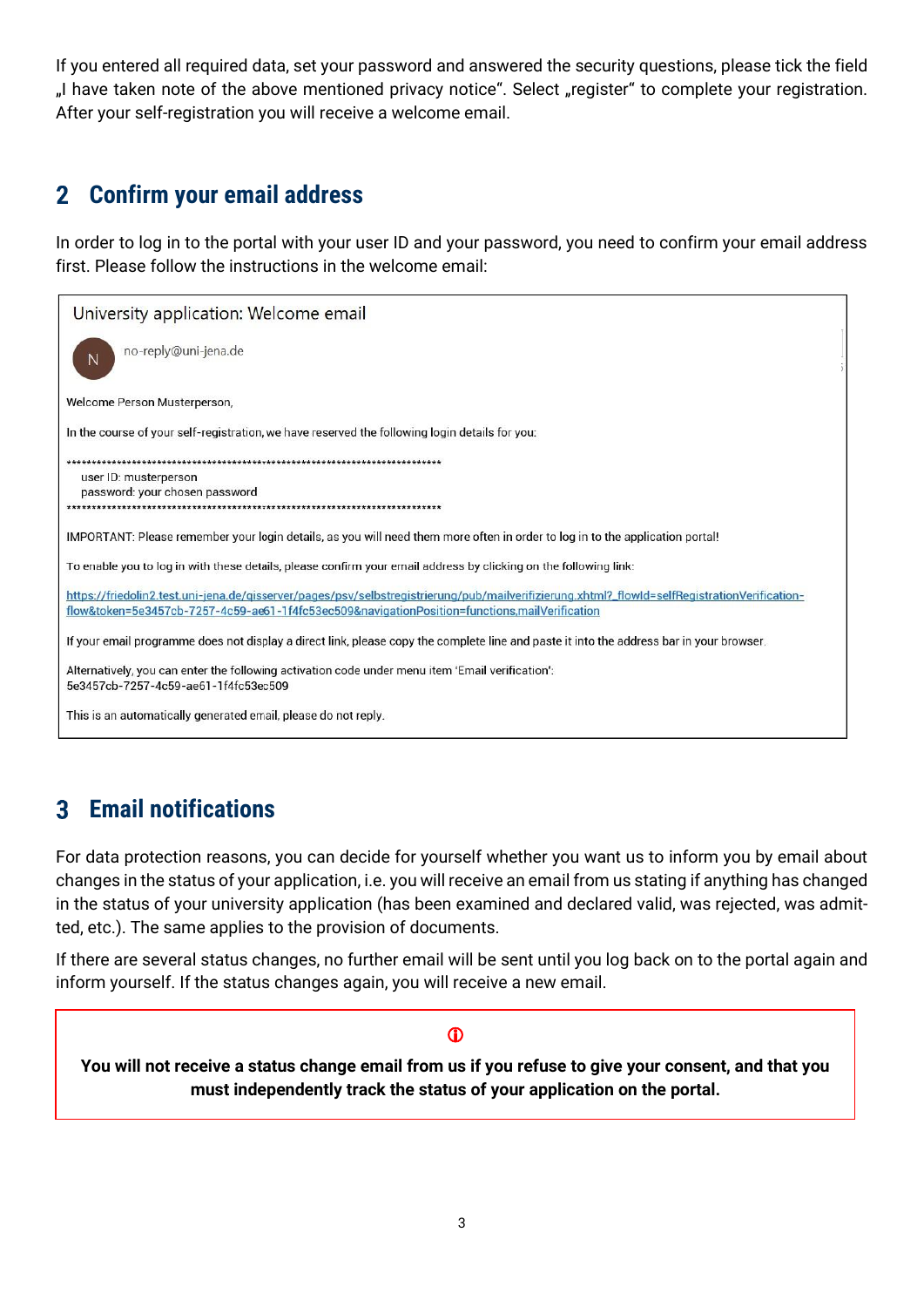#### <span id="page-3-0"></span>**Start application** 4

Please inform yourself about the required application documents **before** you apply! You find all information on the needed documents of each study programme on the respective information page: <https://www.uni-jena.de/en/studies/study+programme>

Please scan all applications documents and save them as PDF files (max. 5 MB for each file). Please note that there is only one upload slot available for most application documents. Therefore, if you have a document which consists of multiple pages, please merged them to one single PDF file.

Please log in to the portal and select "Start application" to apply for a master's degree programme:

| Organisation  |                                                                                                                                         |
|---------------|-----------------------------------------------------------------------------------------------------------------------------------------|
|               |                                                                                                                                         |
| ⊛             | <b>Help &amp; contact</b>                                                                                                               |
|               | for German applicants:<br><b>Student Service Centre</b><br>studium@uni-jena.de<br>for international applicants:<br>International Office |
|               | incoming@uni-jena.de                                                                                                                    |
| ◎             | for all applicants for master's programmes:<br><b>Master Service Centre</b>                                                             |
|               | master@uni-jena.de                                                                                                                      |
| <b>O</b> Help |                                                                                                                                         |
|               |                                                                                                                                         |

### <span id="page-3-1"></span>**4.1 Semester of application and study programme**

Please select the correct semester of application (summer or winter term) and start your application by adding an application form. Afterwards, select your desired master's degree programme: Please select the degree, the subject/study programme, and the subject-related semester. Certain study programmes also demand to select a specialisation.

**Subject-related semester:** If you are a first-year student, please select the 1st subject-related semester. If you start your studies in a higher semester, select a subject-related semester greater than 1 if this is offered for this subject. In this case, additional proof is needed. For more information please see section 4.2.3.

### $\bf \Phi$

**You cannot change any information on your desired study programme once it has been saved! There**fore, please thoroughly check all information before confirming them by selecting "continue".

### <span id="page-3-2"></span>**4.2 Application documents**

On the next following pages, you must enter all necessary information and upload the required documents. Only PDF files are allowed! **Please read the instructions and the additional information provided by help texts on each page carefully.** To view the help texts, select the symbol  $\hat{U}$ . Fields marked with (\*) are mandatory. You can access the next page, if a required field is not filled or if a document has not been uploaded. By selecting the button "back" you can access the previous page, in case you like to change or delete data/information.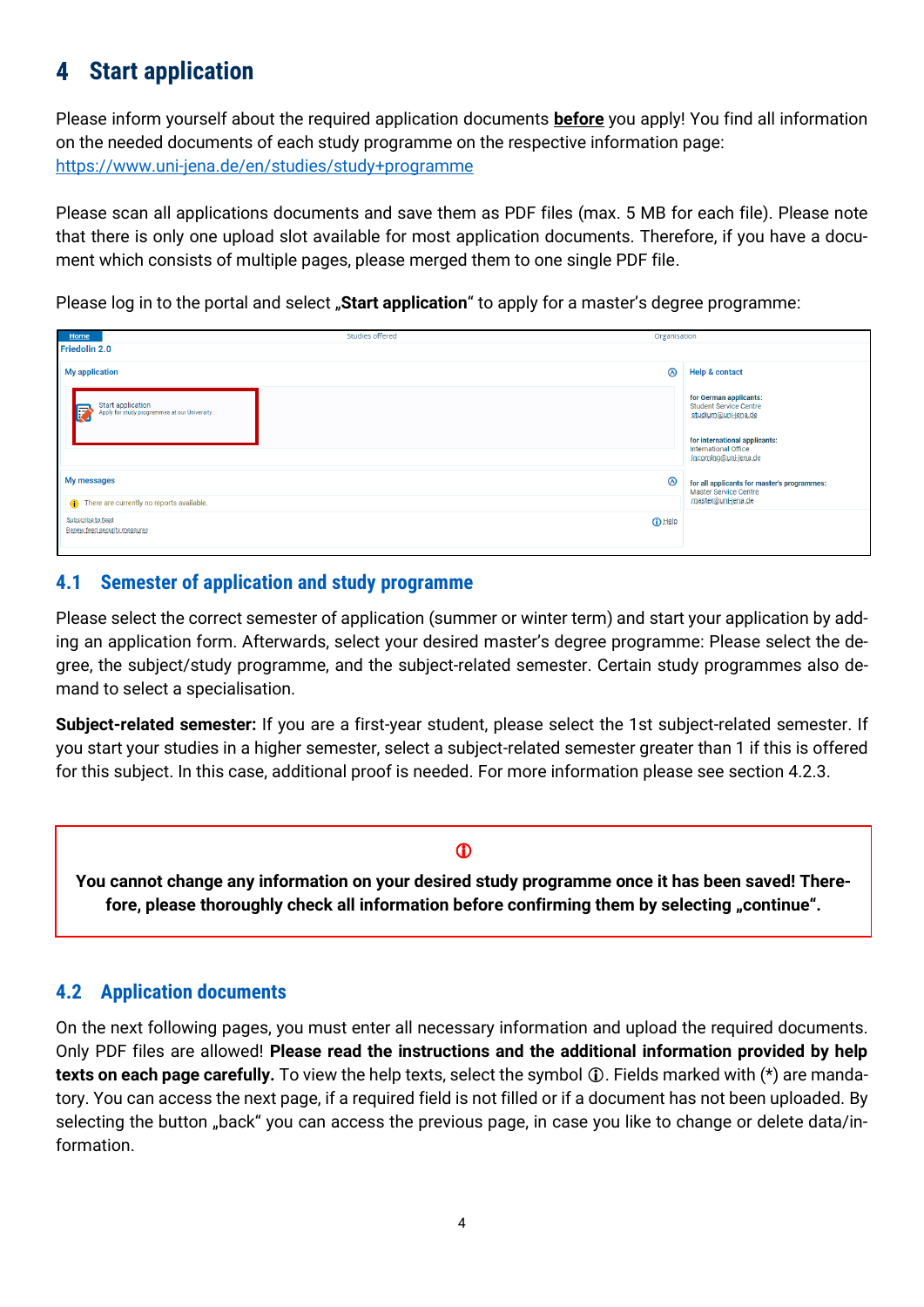### $\bf \Phi$

**Please make sure to only upload the document/s which are required in the respective upload slot. PDF files which consist of many different documents and which are not needed in the respective upload slot will not be accepted!**

### <span id="page-4-0"></span>**Proof of university entrance qualification**

Please select the **type of your university entrance qualification** (the most common is the qualification called "Sonstiger Erwerb der HZB im Ausland (allgemeine Hochschulreife)"= "Other university entrance qualification acquired abroad (general university entrance qualification)").

**Certificate**: Please upload your secondary school certificate (e.g. Abitur, Middle/Senior School Certificate, Baccalaureate, High School Diploma, Higher Secondary Education, HSC, Intermediate, WASSC etc.) as a PDF file to the portal.

### <span id="page-4-1"></span>**Proof of previous periods of study in higher education**

Please provide proof of your admission to the master's programme (= usually your undergraduate/bachelor's degree) **AND** (if applicable) of your other periods of study in higher education, e.g. additional undergraduate degrees or master's degree studies etc. (incomplete or completed). Please have PDF files of your Transcript of Records/ mark sheets and, if available, the degree certificate of your studies relevant to admission ready for upload.

**"Average grade":** Please fill in the numerical grade according to your current Transcript of Records/ mark sheet. This section must be filled! If you do not have a numerical average grade, please contact the Master Service Centre via Service Desk at [www.uni-jena.de/service-msz.](https://servicedesk.uni-jena.de/plugins/servlet/desk/portal/124?requestGroup=375)

**"Study programme/ subject":** Please note that there are no preselections available. Therefore, please type in your study programme/ subject yourself.

Please do not forget to **indicate** which **study programme** is **relevant to admission**:

| * Higher education degree relevant to admission ves        | $\check{ }$ |
|------------------------------------------------------------|-------------|
| Add Proof of previous periods of study in higher education |             |
| <b>Back</b><br>Continue                                    |             |

### <span id="page-4-2"></span>**Proof of eligibility for a higher subject-related semester in a master's programme**

If you like to apply for a higher semester (i.e. 2nd or higher), you must upload proof of your academic achievements that qualify you for admission to a higher subject-related semester in a master's programme (e.g. current transcript of records/ mark sheet of your current master's degree studies). You must have obtained at least 30 ECTS-credits already and gained grades in the same or in a subject-specific master's programme at a GERMAN or EUROPEAN ECTS university.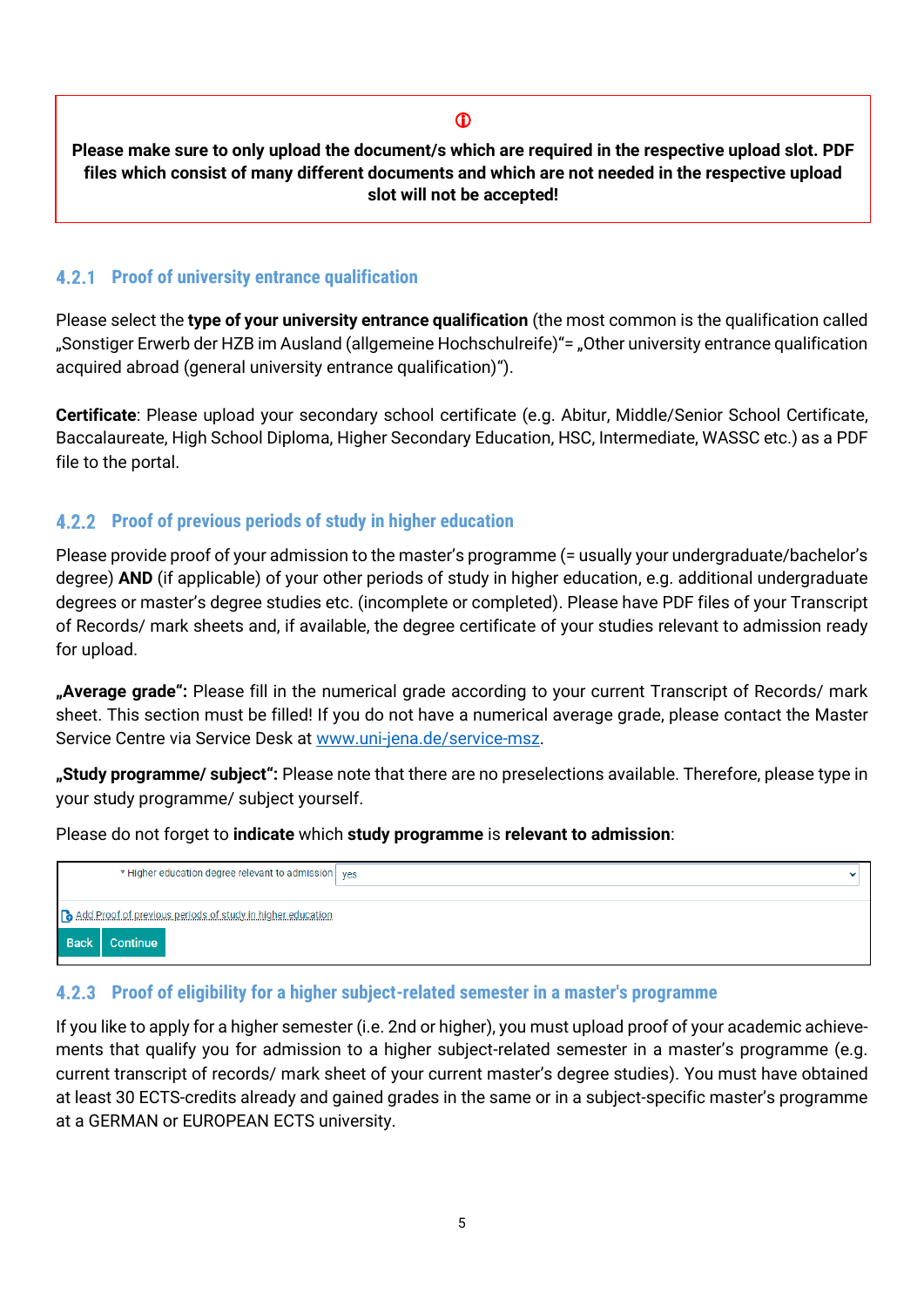### <span id="page-5-0"></span>**Additional documents and proof of grading system**

You can upload additional documents such as proof of relevant work experience, letter of recommendation etc. Also, please use this section to upload **proof of the grading system/scheme** (= highest possible grade and lowest passing grade) used at your university. In case this information is already provided on your transcript of records/ mark sheet, then you do not need to upload any further proof.

#### <span id="page-5-1"></span>**Submit application** 5

After you entered all requested data and uploaded all application documents, you will see an overview of your provided information. **Please review the information carefully before submitting your application**. You can also check the submission deadline.

At the end of the overview, please confirm that the information provided is correct. Afterwards, please select "submit application". You will receive a confirmation email that your application was successfully received. Your application status has changed to "Received".

#### <span id="page-5-2"></span>**Edit application**  $\boldsymbol{6}$

You cannot change information of your application, once you submitted it. In case you made a mistake during the online application (e.g. uploaded the wrong PDF document), we recommend to edit your application by selecting "**withdraw and edit application**". This selection allows direct editing. If you choose "withdraw application" your application is only withdrawn. Afterwards you must select "edit application" in order to make changes to your application.

### **To** *withdraw and edit an application* **does not mean that you delete the application! This feature only serves to edit your application.**

 $\bf{D}$ 

We recommend to only withdraw applications with the application status "Received". Learn more on the sta-tus of your application in section [6 "Status of your application"](#page-6-0).

| <b>Online application</b>                                                     |                              |                                            |
|-------------------------------------------------------------------------------|------------------------------|--------------------------------------------|
| Semester of application: summer term 2022 - 1 Application<br>$\checkmark$     |                              |                                            |
| There are no documents in your inbox yet.                                     |                              |                                            |
| <b>Submitted applications</b>                                                 |                              | <b>O</b> Help                              |
| <b>Application no. 1</b>                                                      |                              | <b>Application status: Received</b>        |
| Master of Science Mathematics (vers. 2020), 1. subject-related semester       | <b>Admission Restriction</b> | Status of subject applied for:<br>Received |
| Show application details Withdraw and edit application + Withdraw application |                              |                                            |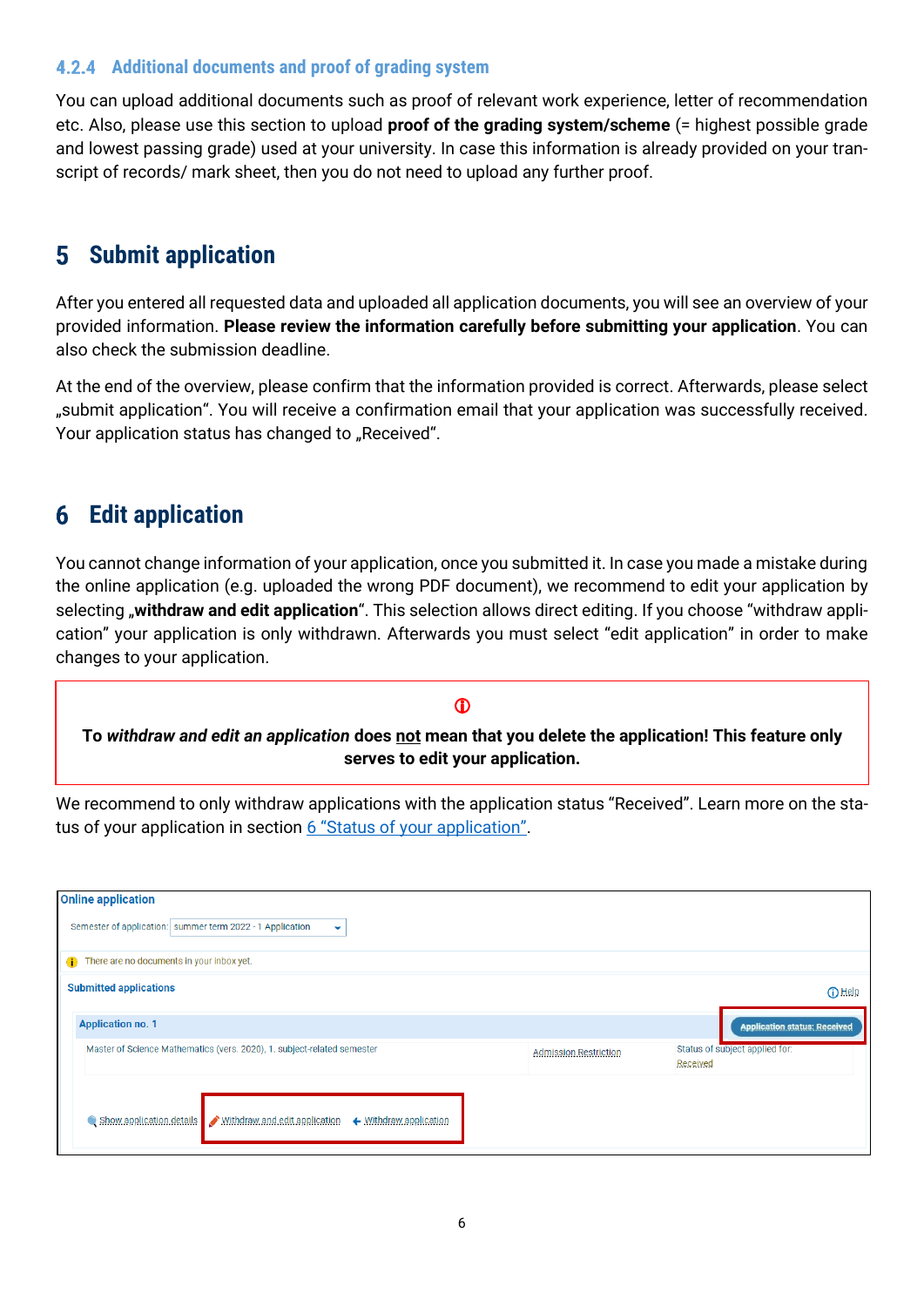In case you would like to change PDF files you must delete the previously uploaded documents first. Please note the information on uploading application files in section [4.2 Application documents.](#page-3-2)

### $\bf \Phi$

**Once withdrawn, an application will not be processed by the Master Service Centre until the application has been re-submitted.**

You can submit a previously withdrawn application within the application deadline; it will have the status "Received" once again. To re-submit an application, please use the "Submit application" button.

If you have problems editing your application, please contact the Master Service Centre at [www.uni](http://www.uni-jena.de/service-msz)[jena.de/service-msz.](http://www.uni-jena.de/service-msz)

#### <span id="page-6-0"></span>**Status of your application** 7

### <span id="page-6-1"></span>**7.1 Information on each application status**

If you like to know more about your application status and/ or the status of your subject, please select "application status" or "status of subject applied for" and a help box opens with further information. You will receive a confirmation email, should your application status has changed (only if you activated email notifications!).

| <b>Submitted applications</b>                                                                                                                                                                                                                                                                                                                                                             | Help                                                                                                                                                                                                                                                                                                                                                                                                                                                              |
|-------------------------------------------------------------------------------------------------------------------------------------------------------------------------------------------------------------------------------------------------------------------------------------------------------------------------------------------------------------------------------------------|-------------------------------------------------------------------------------------------------------------------------------------------------------------------------------------------------------------------------------------------------------------------------------------------------------------------------------------------------------------------------------------------------------------------------------------------------------------------|
| <b>Application no. 1</b>                                                                                                                                                                                                                                                                                                                                                                  | <b>Application status: Received</b>                                                                                                                                                                                                                                                                                                                                                                                                                               |
| Master of Science Mathematics (vers. 2020), 1. subject-related semester                                                                                                                                                                                                                                                                                                                   | <b>Help for Application status: Received</b><br>≕                                                                                                                                                                                                                                                                                                                                                                                                                 |
| Withdraw and edit application<br>Show application details<br>$\leftarrow$ With                                                                                                                                                                                                                                                                                                            | The status Received indicates that you have submitted the<br>application and that it is available to the University in electronic<br>form, but has not yet been checked by the relevant student<br>administration<br>Applications in this status do not yet take part in the allocation<br>procedure and can be edited by you as you wish, an exception                                                                                                           |
| Notes:<br>. By clicking on the link "Print control sheet" (on the right-hand side<br>your university application.<br>• You will be informed about the processing status of the applicatio<br>changes, you will also receive a separate email.<br>• You can track all applications for study programmes for the dialog<br>may be a time delay when changes are displayed on the central we | being the chosen study programme. To do so, please use the<br>"Withdraw and edit application" button. Additional information<br>(university entrance qualification, educational career to date, etc.)<br>that are not linked to other submitted applications can also be<br>edited.<br>You can withdraw your submitted application at any time if you<br>no longer wish to take part in the procedure. To do so, please use<br>the "Withdraw application" button. |
| <b>Applications in preparation</b>                                                                                                                                                                                                                                                                                                                                                        | Close                                                                                                                                                                                                                                                                                                                                                                                                                                                             |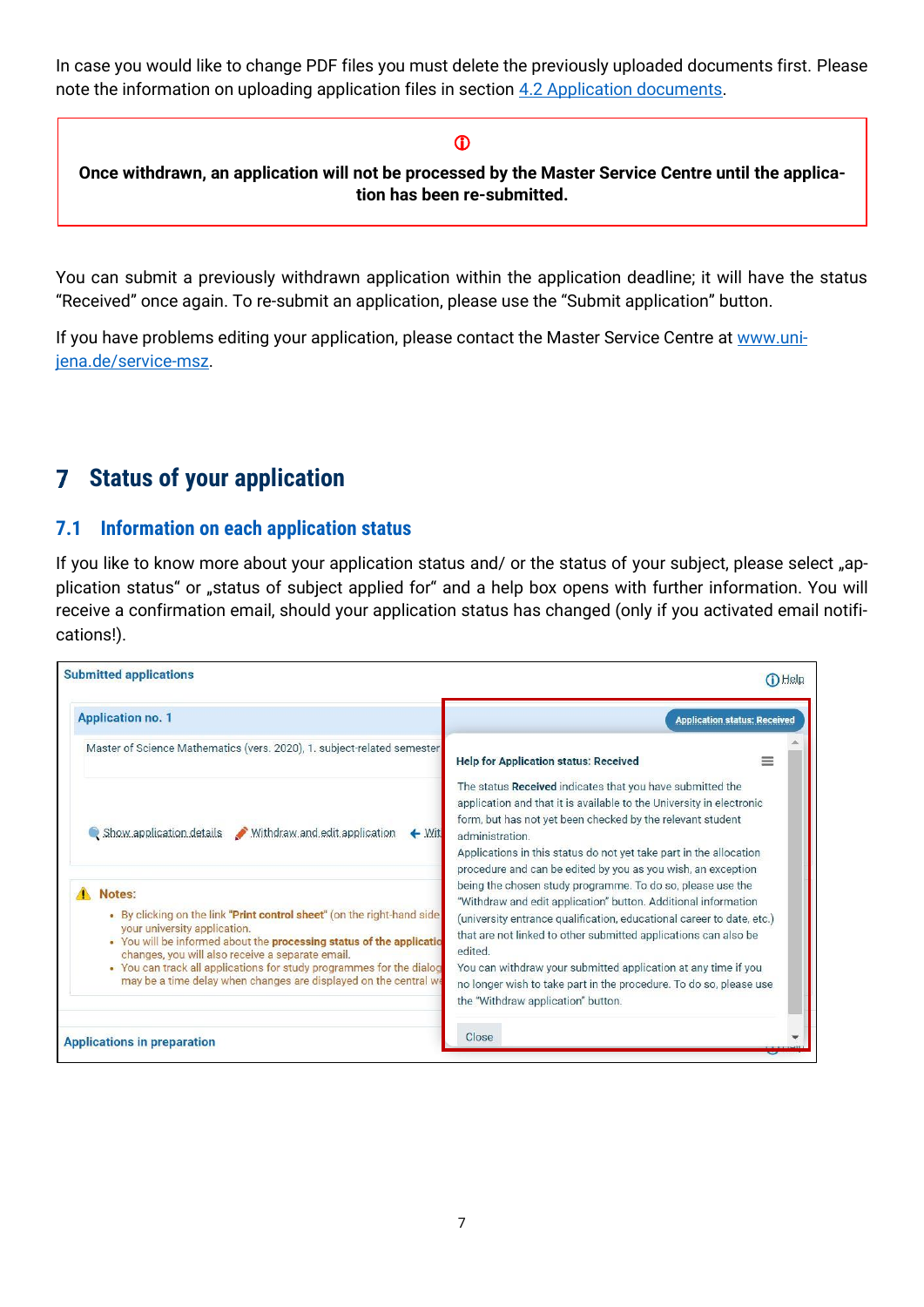### <span id="page-7-0"></span>**7.2 Status "Received" and "Received"**

After submitting your application, the application status and status of subject changes to "Received". It indicates that your application was electronically received by the Master Service Centre, but not yet processed. In case you would like to make changes to your application, we recommend to do so only if both statuses are "Received". To edit your application, please choose "Withdraw and edit application".

| <b>Application no. 6</b> |                                                                                                 |                        |                          | <b>Application status: Received</b>           |
|--------------------------|-------------------------------------------------------------------------------------------------|------------------------|--------------------------|-----------------------------------------------|
| semester                 | Master M.A. Christianity in Culture History and EducationDKieK (vers. 2007), 1. subject-related |                        | Admission<br>Restriction | Status of subject applied<br>for:<br>Received |
| Show application details | Withdraw and edit application                                                                   | ← Withdraw.application |                          |                                               |

### <span id="page-7-1"></span>**7.3 Status "In progress" and "Received"**

If your application status is "In process" and the status of subject "Received", your application is either currently processed by the Master Service Centre or complete and handed over to the selection committee. We do **not** recommend to withdraw and edit the application at this point.

| <b>Submitted applications</b>                                                 |                       | $\bf{0}$ Help                                                  |
|-------------------------------------------------------------------------------|-----------------------|----------------------------------------------------------------|
| <b>Application no. 1</b>                                                      |                       | <b>Application status: In process</b>                          |
| Master of Science Mathematics (vers. 2020), 1. subject-related semester       | Admission Restriction | Status of subject applied for:<br>Received<br>$Q$ 1 Remark(-s) |
| Show application details Withdraw and edit application + Withdraw application |                       |                                                                |

### <span id="page-7-2"></span>**7.4 Status "In progress" and "Temporarily rejected"**

The status of your application changes from "Received" to "Temporarily rejected", if your application is incomplete. You can now withdraw and edit your application and upload the correct documents. Please note that correct documents and information can no longer be changed. After editing your application, please do not forget to submit your application!

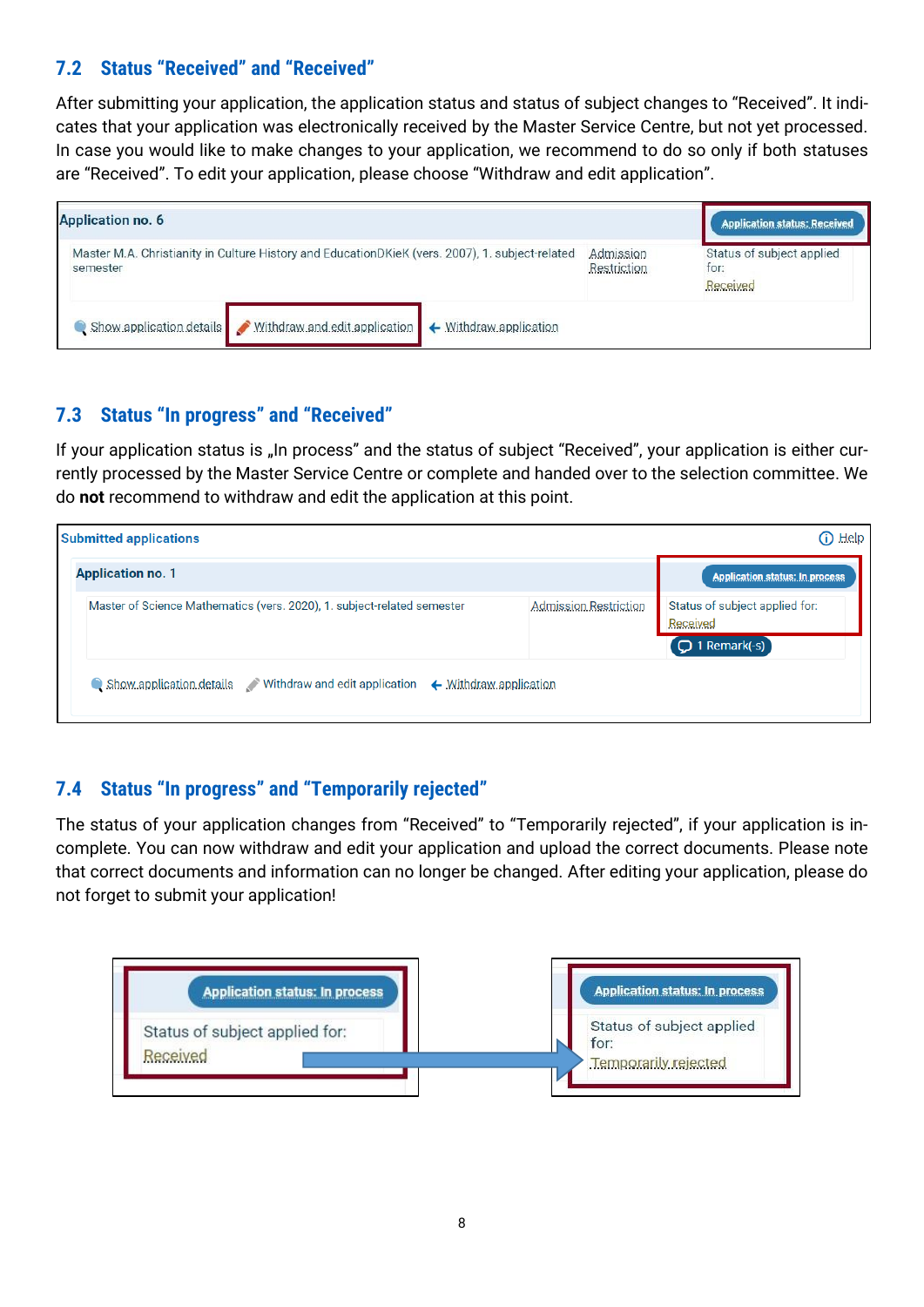### <span id="page-8-0"></span>**7.5 Status "Withdrawn"**

To edit your application, you must withdraw your application. As long as your application is withdrawn it will not take part in the procedure and will subsequently not be processed by the Master Service Centre until you re-submit the application.

You can submit a previously withdrawn application within the application deadline. To do so, please use the "Submit application" button. The status will then change to "Received" once again.

| <b>Application no. 1</b>                                                | Application status: Withdrawn - In process |  |
|-------------------------------------------------------------------------|--------------------------------------------|--|
| Master of Science Mathematics (vers. 2020), 1. subject-related semester | Admission Restriction                      |  |
| Submit application <i>Edit application</i>                              |                                            |  |
| You can submit your application by Aug 31, 2022. $\bigcirc$             |                                            |  |

### $\mathbf 0$

**The application status will stay "Withdrawn" should you withdraw your application, but forget to submit it. A withdrawn application will not be processed by the Master Service Centre until you re-submit it.**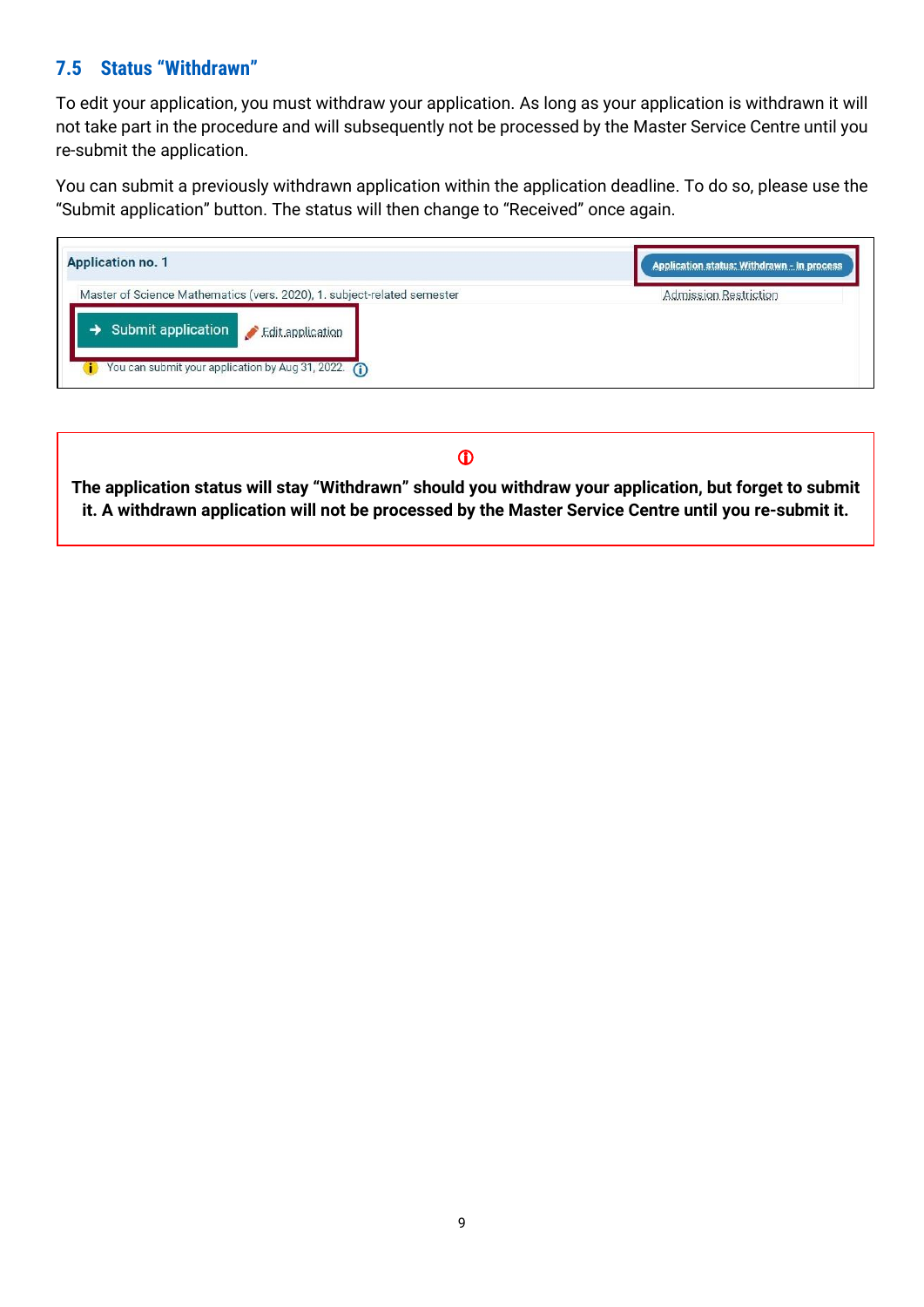# <span id="page-9-0"></span>**Admission decision**

In case of admission, rejection or rejection on formal grounds, you find the respective letter as a PDF file ready to be downloaded either in the section "My messages" or in your inbox. To access your inbox, select "View my application".

| <b>Friedolin 2.0</b>                                                                                      |                           |  |
|-----------------------------------------------------------------------------------------------------------|---------------------------|--|
| <b>My application</b>                                                                                     |                           |  |
| summer term 2022                                                                                          |                           |  |
| <b>Subject</b>                                                                                            | <b>Application status</b> |  |
| Application no. 1: M.Sc. Mathematics                                                                      | <b>Admission offered</b>  |  |
| Application no. 2: M.Sc. Mathematics                                                                      | Received                  |  |
| View my application<br>My messages                                                                        |                           |  |
| A new document is available in your application portal.<br>2021-10-27 - 15:32                             |                           |  |
| The status of your university application in the university portal has changed. Application no $1: M$ Sc. |                           |  |

| O<br><b>MInbox</b>                                                      |                              | (i) Help                                            |
|-------------------------------------------------------------------------|------------------------------|-----------------------------------------------------|
| <b>Submitted applications</b>                                           |                              | $\bigcap$ Help                                      |
| <b>Application no. 1</b>                                                |                              | Application status: Admission offered               |
| Master of Science Mathematics (vers. 2020), 1. subject-related semester | <b>Admission Restriction</b> | Status of subject applied for:<br>Admission offered |

| Inbox: 1 new messages<br>$\bigcirc$ Help |                        |                                                    |                            |                |
|------------------------------------------|------------------------|----------------------------------------------------|----------------------------|----------------|
|                                          | Status Provided on     | Document                                           | Semester of<br>application | <b>Actions</b> |
|                                          | 27.10.2021<br>15:32:39 | approval document for M.Sc.<br>Mathematics, 1, SRS | summer term 2022           |                |
| Close                                    |                        |                                                    |                            |                |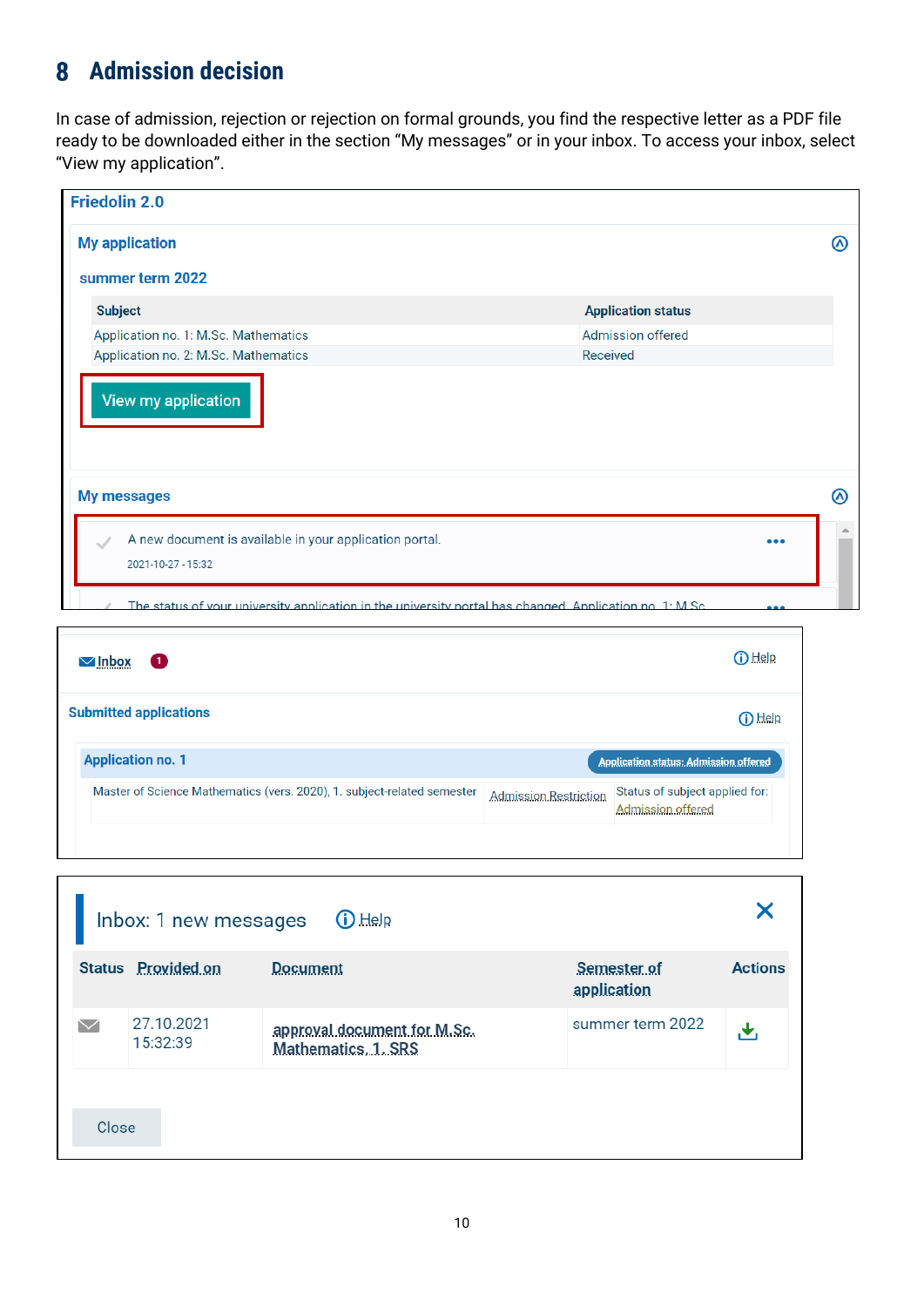#### <span id="page-10-0"></span>**Accepting offered admission** 9

You have the option of **accepting** the **offer within the displayed period**. You accept the offer by clicking on "accept offer". Afterwards you are asked again if you really want to accept the admission offer. Choose either "yes" or "no". If you accepted the offer, the status is converted to "Admitted". Find out ff you must apply for online enrolment in the next section [10 Online enrolment.](#page-10-1)

|                                                                         | <b>D</b> Help                                       |
|-------------------------------------------------------------------------|-----------------------------------------------------|
|                                                                         | <b>Application status: Admission offered</b>        |
| Admission Restriction                                                   | Status of subject applied for:<br>Admission offered |
|                                                                         |                                                     |
|                                                                         |                                                     |
|                                                                         |                                                     |
| Master of Science Mathematics (vers. 2020), 1. subject-related semester | ← Return place of study                             |

 $\mathbf 0$ 

**If you missed the deadline, you can no longer accept the admission offer. Should you still be interested in your study place, please contact us as soon as possible at [www.uni-jena.de/service-msz](https://servicedesk.uni-jena.de/plugins/servlet/desk/portal/124?requestGroup=375)**

## <span id="page-10-1"></span>**10 Online enrolment**

### <span id="page-10-2"></span>**10.1 Apply for online enrolment**

Whether you are required to apply for online enrolment depends on your status:

| <b>Status:</b><br>You are enrolled at University of Jena at time of re-<br>ceiving your admission offer.<br>(e.g. DSH course or bachelor's programme)                 | <b>Status:</b><br>You are not enrolled at University of Jena at time of<br>receiving your admission offer.                        |
|-----------------------------------------------------------------------------------------------------------------------------------------------------------------------|-----------------------------------------------------------------------------------------------------------------------------------|
| $\Rightarrow$ You do <b>NOT</b> have to apply for online enrolment<br>$\Rightarrow$ A simplified enrolment process applies                                            | $\Rightarrow$ After accepting your admission offer, you can ap-<br>ply for the online enrolment within the displayed pe-<br>riod. |
| $\Rightarrow$ Please visit the information page for all further<br>steps of your enrolment preparations including infor-<br>mation on the needed enrolment documents: | $\Rightarrow$ Learn more about the enrolment process in the fol-<br>lowing section 10.2.                                          |
| https://www.uni-jena.de/en/master-enrolment                                                                                                                           |                                                                                                                                   |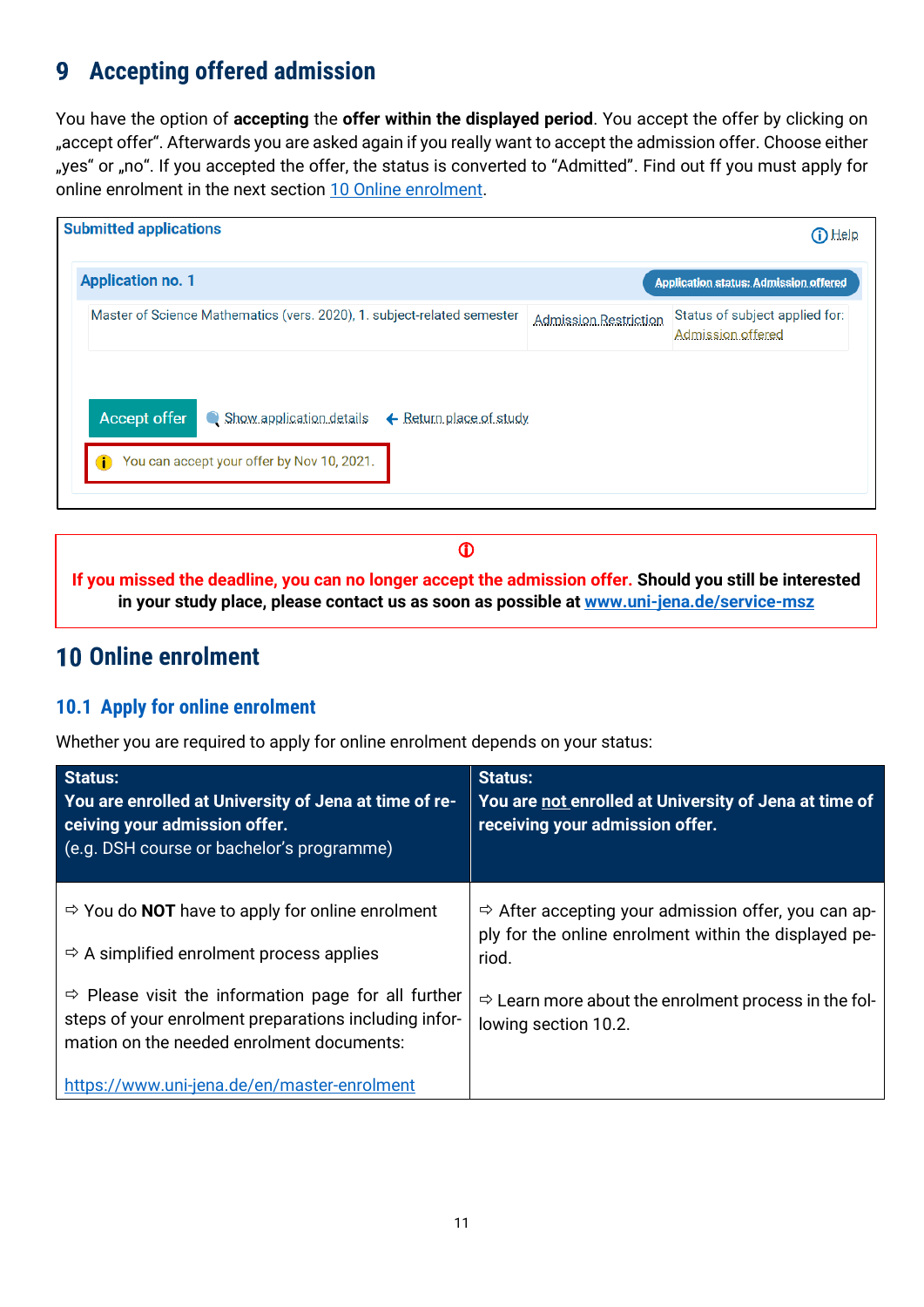### <span id="page-11-0"></span>**10.2 Online enrolment process**

To apply for online enrolment, please select "apply for enrolment" in the online portal. Afterwards, follow the instructions on the following pages. Please note that you can only apply within the displayed period.

Please send the **filled in form "application for enrolment" AND the listed documents** (see checklist on page one for reference) **by the displayed deadline** via post to the Master Service Centre. You can also hand in the documents in person during our office hours or put them either in the mailbox (in front of the entrance Schlossgasse) or in the MSZ mailbox on the 3<sup>rd</sup> floor. The postal address of the Master Service Centre as well as the submission deadline is shown on the very first page of the enrolment form:

| To:<br>Friedrich-Schiller-University of Jena<br>Master Service Centre (MSZ)<br>Fürstengraben 1                                                                  |  |                                                                               |                                    |
|-----------------------------------------------------------------------------------------------------------------------------------------------------------------|--|-------------------------------------------------------------------------------|------------------------------------|
| 07743 Jena<br><b>GERMANY</b>                                                                                                                                    |  | Date of birth:                                                                | <b>Applicant number:</b>           |
| Application for enrolment from 06.08.2021 on<br>Wintersemester 2021                                                                                             |  | <b>Enrolment on:</b>                                                          | <b>Matriculation number (SSZ):</b> |
| I apply for enrolment in accordance with the<br>information provided by me in the following data<br>sheets and submit the following documents by<br>03.09.2021. |  | 1. applicationnumber<br>Subject: M.Sc. Mathematik Subject-related semester: 1 |                                    |

The final steps of your enrolment are conducted by the International Office resp. Student Service Centre. All important information on the enrolment preparations is listed on the following page: <https://www.uni-jena.de/en/master-enrolment>



# <span id="page-11-1"></span>**11 Control sheet**

By clicking on the link **"Print control sheet"** (on the right-hand side under "Personal information"), you can check all the data you entered in your university application. You can print and/or download the PDF file.

# <span id="page-11-2"></span>**Forgot your password?**

If you forgot your password, you can reset it by selecting "lost login data?" on top right corner on the start page of the application portal and follow the instructions provided.